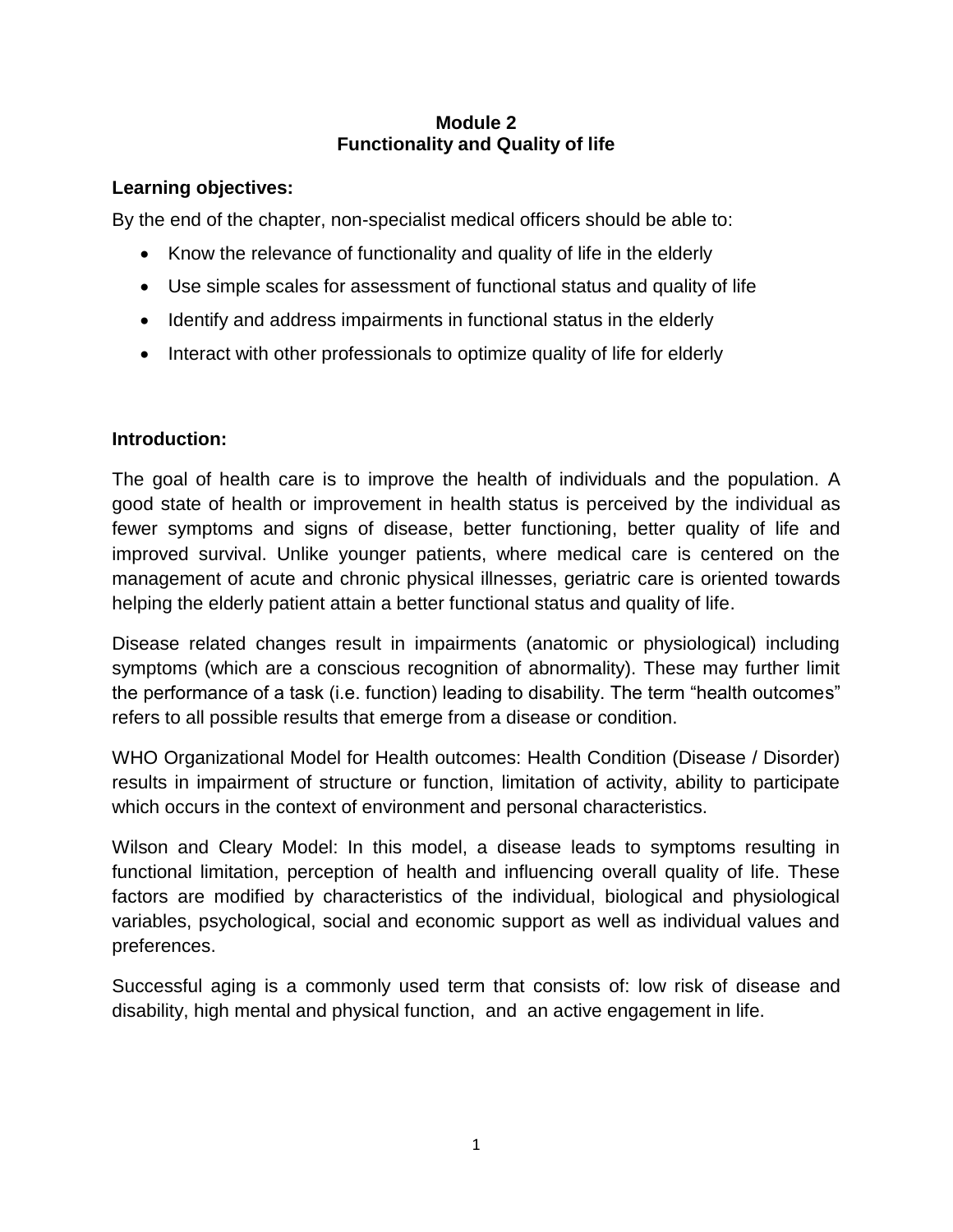### **Clinical Implications of Functionality and Quality of Life in the Elderly:**

With reference to an elderly person, the goals of management shift towards identifying and managing those factors which are responsible for or contributory towards poor functional status and a poor quality of life. The focus is on restoring them to the previous level of functional status and improving quality of life i.e. it shifts from cure to care.

The Comprehensive Geriatric Assessment (CGA) [discussed later] is a multidimensional structured tool for evaluation of elderly patient's global health (including medical and functional problems) as well as available resources, capacities and preferences. In the primary care setting it is undertaken by a geriatrician and /or a trained gerontological nurse, and usually takes more than 60 minutes to complete. Being time and resource dependent, it is not easy to apply in the primary care setting where a simpler and quicker assessment of these parameters is needed. Clinical decisions in elderly also require knowledge of their life expectancy, personal values and preferences. The examples below will clarify some of these complex issues:

- 1. Life expectancy can be predicted from age in healthy elderly e.g. less than 25% men aged 95 years will live 5 years while 75% women aged 70 years will live 10 years.
- 2. In community based elderly, the prognostic factors and 4 year mortality for can be predicted from a set of parameters including age, gender, co-morbid disorders and functional status. (Lee SJ et al. Development and Validation of a prognostic index for 4-year mortality in older adults. JAMA 2006; 295: 801-8).
- 3. For patients discharged from hospital, the prognostic factors for patients discharged from hospital include gender; co-morbid conditions and laboratory parameters i.e. Cancer, Serum Creatinine and Serum albumin levels; and Activities of daily living which help in predicting one year mortality. (Walter LC et al. Development and Validation of a prognostic index for one year mortality in older adults after hospitalization. JAMA 2001; 285: 2987-94. )
- 4. In an ambulatory care setting, decision making for an elderly patient with severe disabling knee osteoarthritis may vary depending on various factors. A retired armed forces officer with financial stability, an active social life, playing golf regularly would probably opt for knee replacement surgery and be willing to accept the short period of hospitalization and pain but a labourer living with his old wife and a daily wager son with no social support may approach the same problem differently.
- 5. A patient with disseminated cancer and a poor prognosis may opt not to undergo aggressive interventional management for co-existing coronary artery disease as it will not prolong life or improve quality of life. The procedure may add to morbidity by increased the duration of hospitalization, pain and complications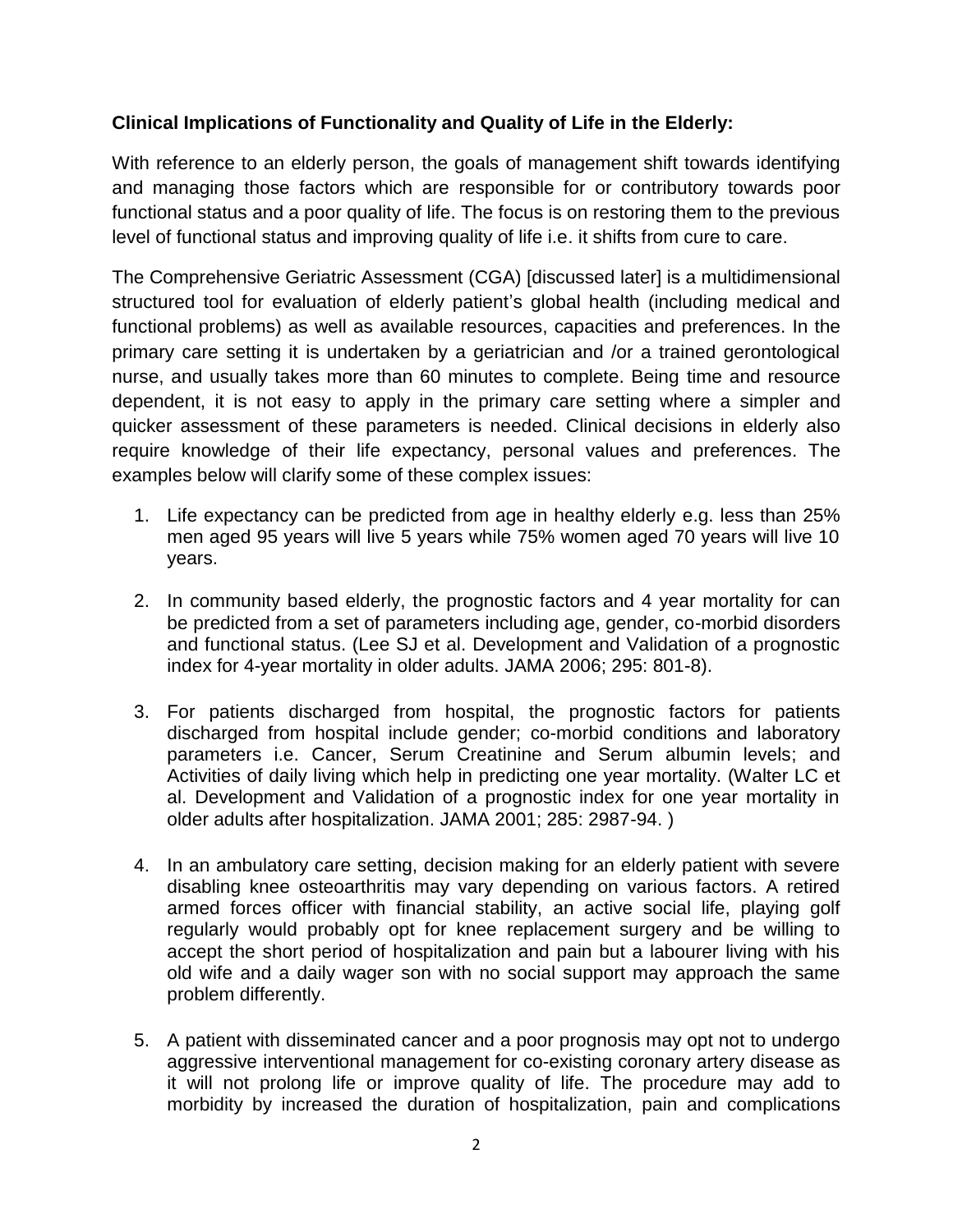related to the procedure as well as the need to take multiple additional medications.

- 6. In ambulatory care, knowledge of life expectancy helps in decision making:
	- a. If an elderly patient has a life expectancy of ten years, then it is appropriate to order investigations and treatment as per guidelines devised for the general population.
	- b. If the elderly patient has a life expectancy of less than 10 years, then the investigative and therapeutic plan can be modified based on two further questions:
		- i. Will it improve prognosis?
		- ii. Will it improve quality of life?
	- c. As an example, a male patient aged 80 years, with diabetes mellitus and heart failure, difficulty in bathing independently has a 4 year mortality of 53 percent. This can help in deciding whether aggressive management of another medical condition should be considered or not.

Therefore, the measures of prognostic indices including functional status and the patient's perception of quality of life determine further investigations and management.

# **Terms and Definitions**

The two terms in the above discussion are functional status and quality of life which play important roles in the decision making process that is central to the care of the elderly.

# **A. Functionality:**

Function includes physical, mental, social and role functioning. Physical functioning refers to tasks needing movements, strength and dexterity. Mental functioning includes mood, and tasks needing memory and concentration. Social functioning refers to development and maintenance of social relations. Role function includes work.

# **1. Risk factors for functional decline include:**

- **a. Non-modifiable**
	- i. Increasing age
	- ii. Gender

# **b. Modifiable**

i. **General:**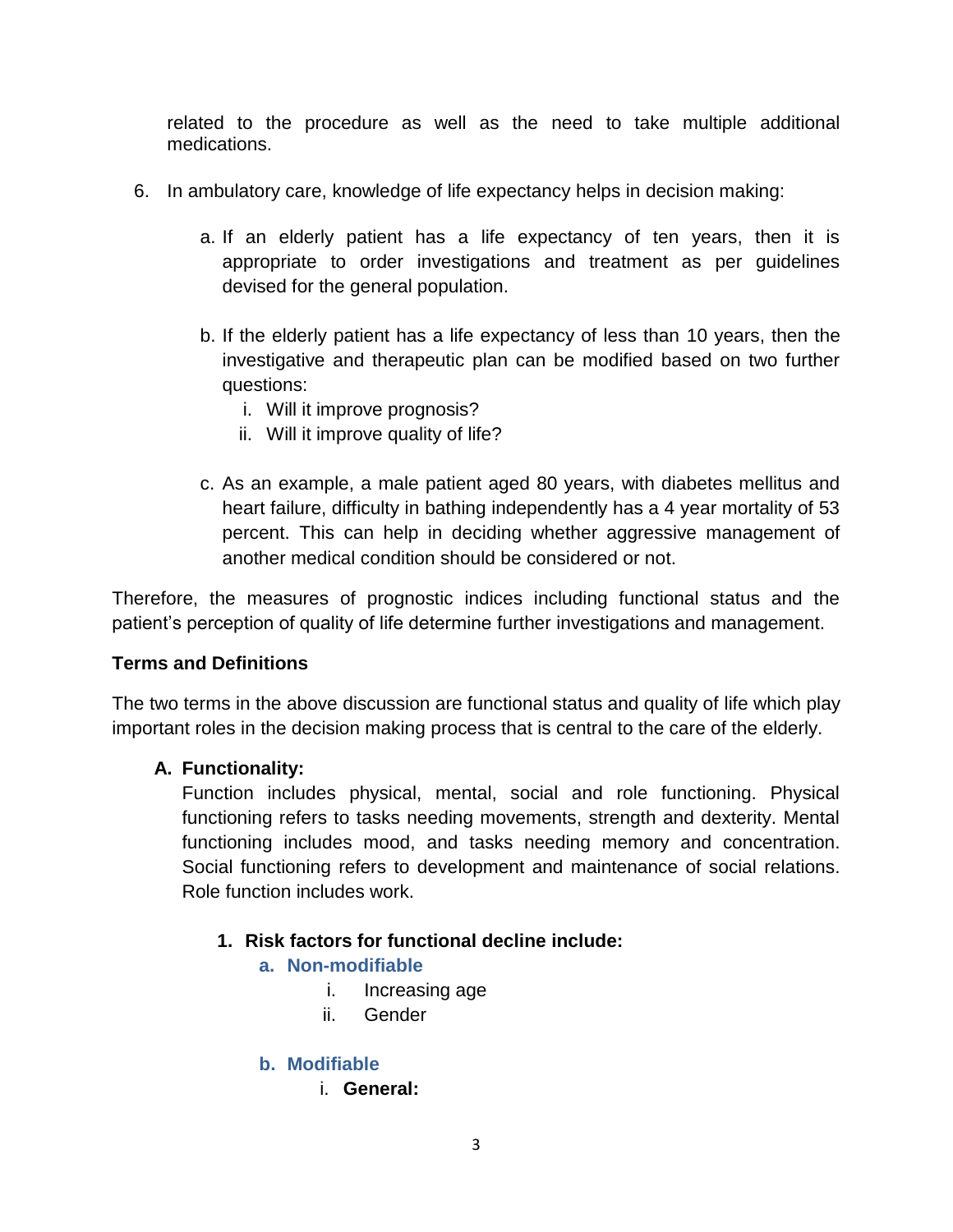- a. Limitations in physical activity (including gait speed)
- b. Falls
- c. Auditory , visual deficits and speech difficulty
- d. Greater number of co-morbidities
- e. Poly-pharmacy
- f. Transient episodes of disability due to self-limited illness
- g. Hospitalizations

#### ii. **Psychosocial:**

- a. Living alone
- b. Economic dependence
- c. Depression
- d. Lower social interactions
- e. Substance abuse

#### iii. **Nutritional:**

- a. Obesity or low body weight
- b. Malnutrition including vitamin deficiency
- c. Dehydration

### 2. **Components of Functionality**:



Figure 1: Components of functionality

a. **Basic activities of daily living (ADL)-** These include capacities required for personal care such as walking, dressing, bathing,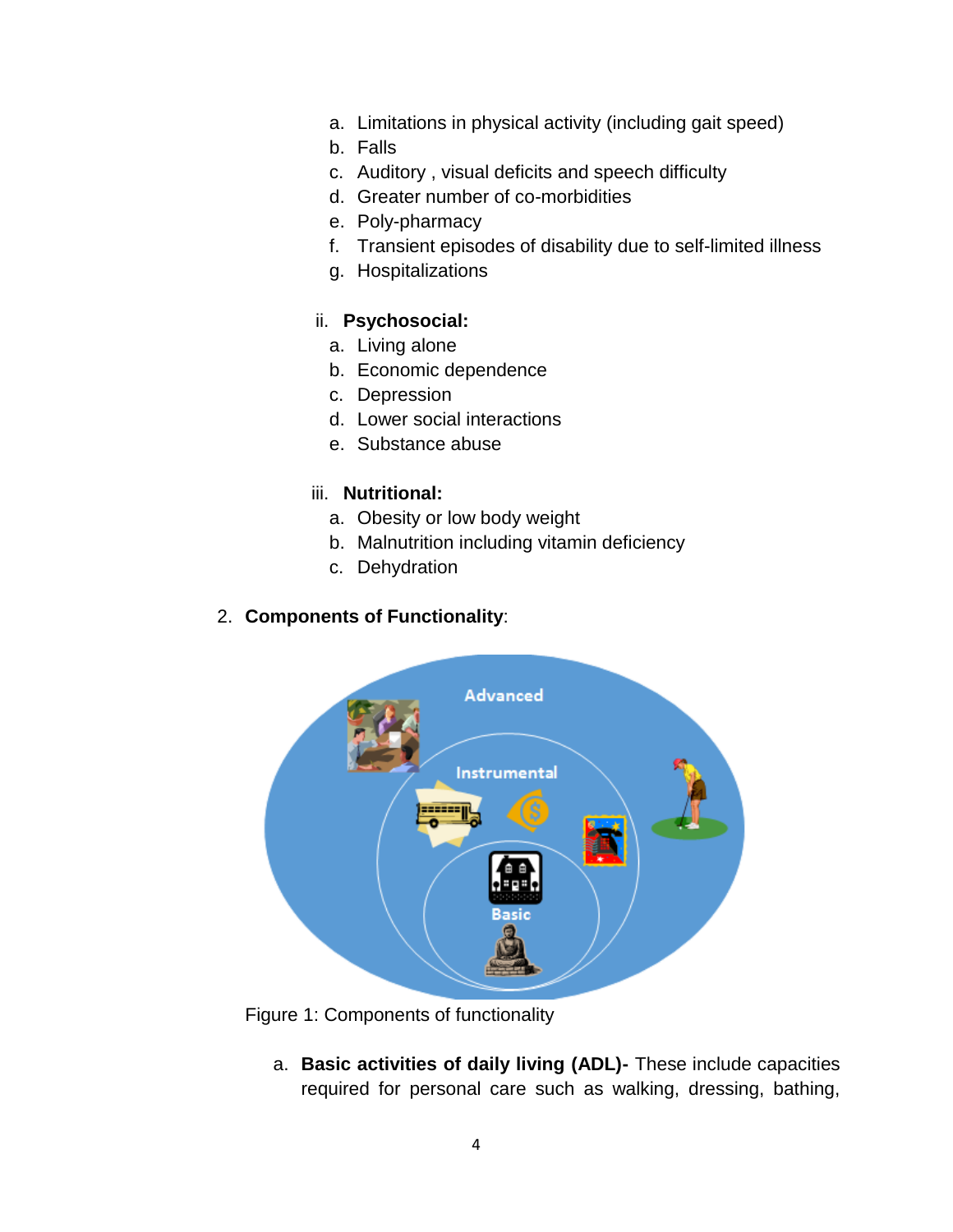using the toilet, grooming, eating and transferring from a bed to a chair.

- b. **Instrumental activities of daily living (IADL)-** These are necessary for living independently in the community such as shopping, housework, transportation, using the telephone, managing finances and medications.
- c. **Advanced activities of daily living (AADL) -** It is an ability to participate actively in social and recreational activities. It is what an older individual needs to be capable of and may be individual preferences or approach to life or engendered in one's occupation or social status.

# B. **Quality of Life**



Figure 2: Components of Quality of Life

Quality of life is highly individualistic. However, there are some group specific attributes which enable us to assess it in quantitative terms. The WHO definition: "…an individual's perception of their position in life in context of the cultural and value systems in which they live and in relation to their goals, expectations, standards, and concerns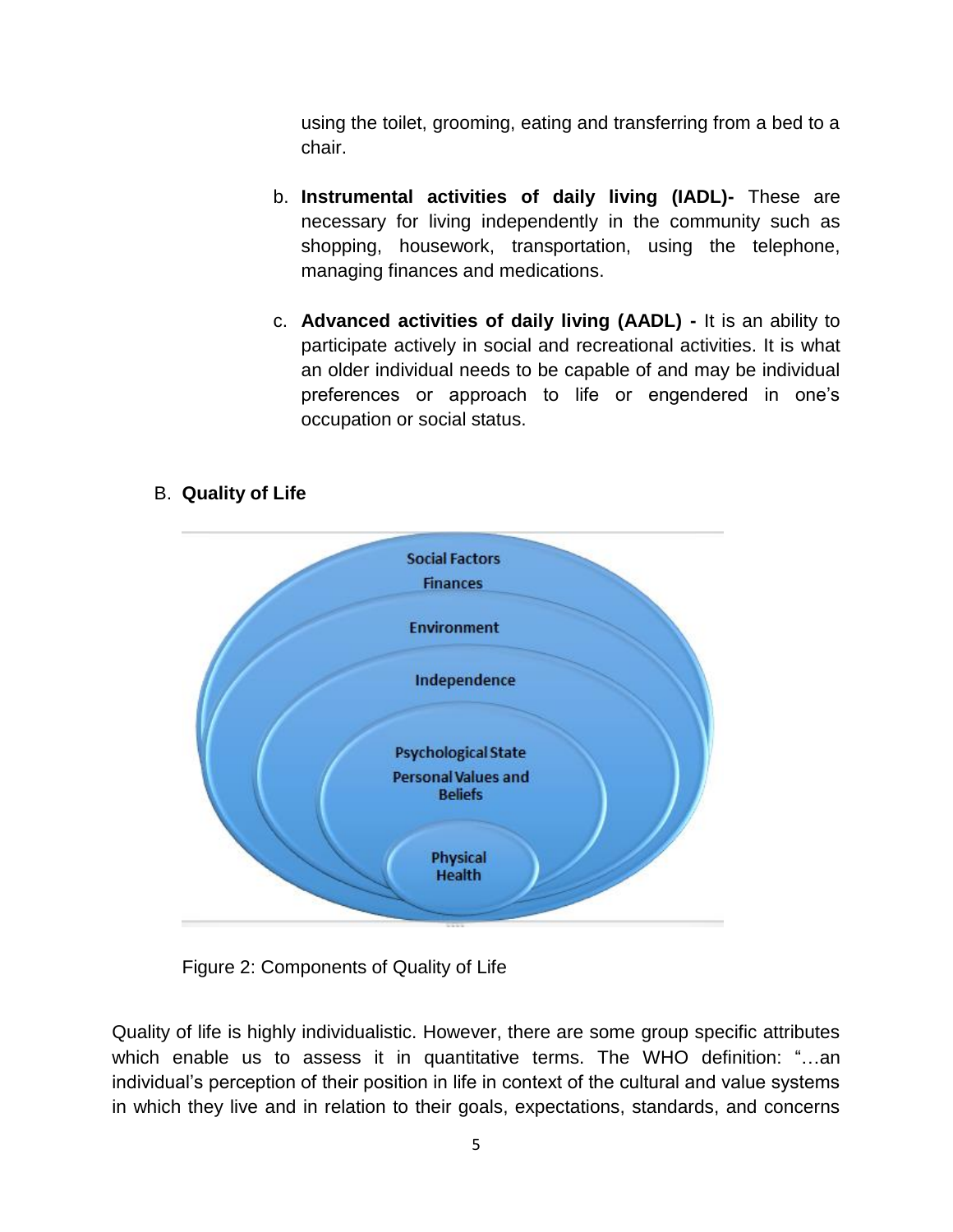… affected in a complex way by the person's physical health, psychological state, personal beliefs, social relationships and their relationship to salient features of their environment" attempts to encompass major aspects of this entity. Many aspects of this definition are not related to health or modifiable by health related interventions.

It is a complex concept as different people perceive quality of life differently. As can be seen from the WHO definition, it has several domains and is influenced by family, social, economic, political and environmental factors. It may also change with circumstances or experiences of the patient. Positive perception of quality of life derives from comparison with others, maintenance of social contacts, health, material circumstances and activities. Negative perception related to dependency, functional limitation, bereavement, reduced social contacts and unhappiness. Quality of life derived from family, social contacts and activities or functionality.

There is a high degree of adaptability and resilience in elderly which, despite limitation in function, results in reporting of a high level of well-being. Therefore, both functionality and quality of life are interrelated in a complex way.

# **1. Some questions to identify Health related quality of Life problems include:**

- a. Do you think you enjoy an overall good quality of life?
- b. Do you generally feel happy and look at the bright side of things?
- c. Do you have any troublesome or distressing symptoms?
- d. Are you often in pain?
- e. Are you disturbed or anxious often?
- f. Are you able to do your activities at home comfortably and without support? If not, do you have a dependable support system at home?
- g. Are you able to participate in pleasurable activities, hobbies, social or other wise
- h. Do you live in the company of your near and dear ones?
- i. Do you have close dependable family relationships?
- j. Are you happy with the health care system management of your illness?
- k. Are you financially sound and are you able to manage with your finances?
- l. Is your environment safe and conducive to your physical, social, cultural and functional state?
- m. Are you able to participate in your cultural, religious and other activities?

# **2. Factors that influence Quality of life:**

- i. Disability
- ii. Chronic symptoms
- iii. Deterioration in Functional status
- iv. Social isolation including loss of spouse, partner, family member or contemporaries.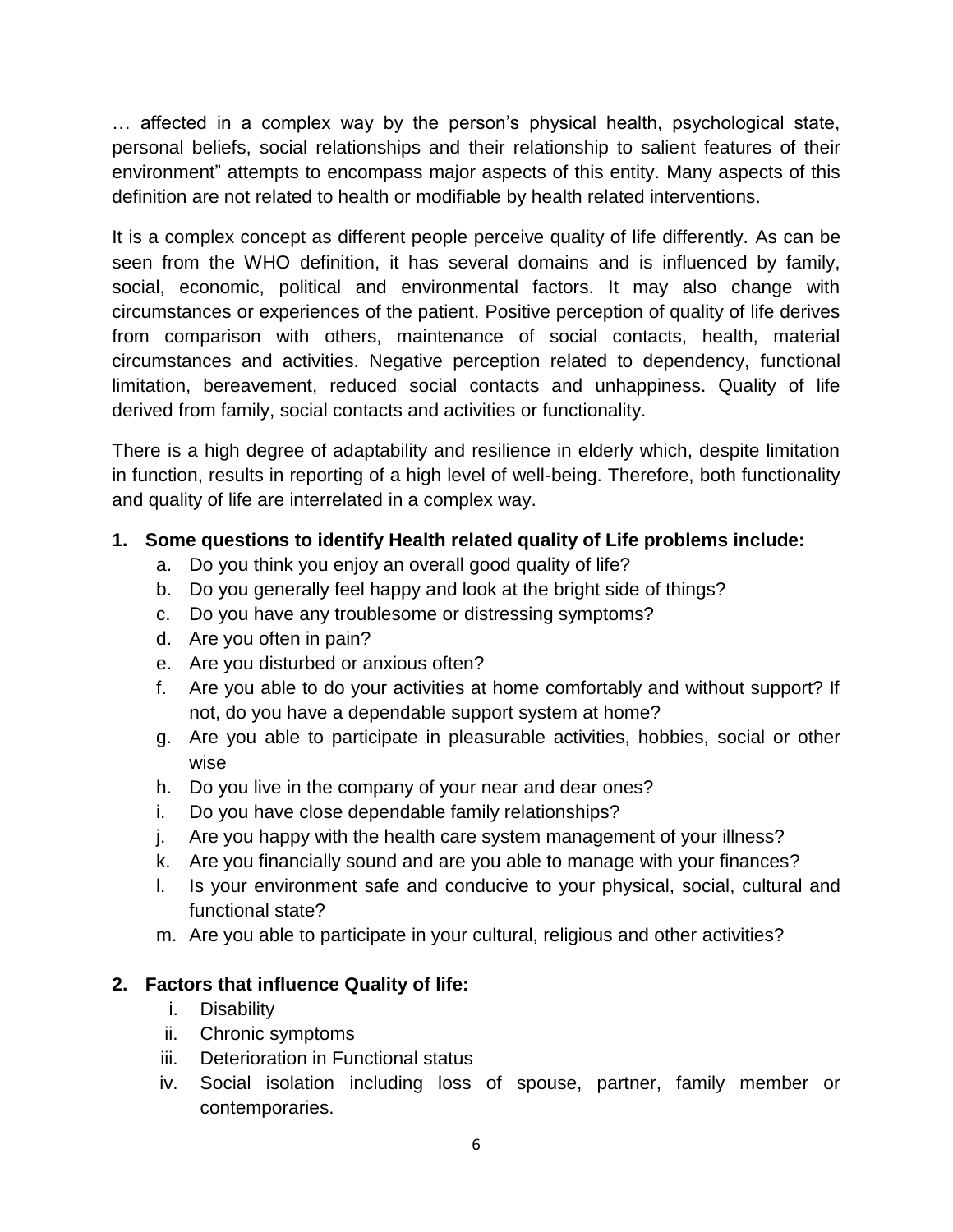- v. Hospitalization
- vi. Reduced life expectancy
- vii. Cognitive impairment
- viii. Falls and other Geriatric syndromes
- ix. Social and financial determinants including pension
- x. Personal values and beliefs

### C. **Assessment:**

### 1. **Functionality**

Functional status and quality of life assessment of elderly is best achieved by a team of specialists ranging from the geriatrician to a nutritionist, nurse practitioner, physiotherapist to a clinical pharmacologist. However, several simple to use self-administered or proxy/ physician administered scales have been developed for assessment of functional status.

The decline in functional status is measured by tracking the performance of basic, instrumental and advanced activities of daily living by older adults.

The earliest decline in the elderly occurs in activities limited to specific body systems or parts such as difficulty in bending the knees as in an osteoarthritis patient and these gradually progress to involve the AADL and subsequently the IADL and the ADL. Cognitive impairment and recurrent transient episodes of acute illness can accelerate functional decline. Therefore, functional loss may be an early indicator of disease in the elderly.

Functional scales aid in monitoring the older person, early identification of the disease process, and making strategies for effective intervention.

Some commonly used scales are given below. At primary care level, a few of them can be used easily and are elaborated.

**a. Katz Index of ADL:** This Index of Independence in Activities of Daily Living, commonly referred to as the Katz ADL, is a simple instrument to assess functional status as a measure of the elderly person's ability to perform basic activities of daily living independently. The Index ranks adequacy of performance in the six functions of bathing, dressing, toileting, transferring, continence, and feeding. Scoring is yes/no for independence in each of the six functions. A score of 6 indicates full function, Score 4 indicates moderate impairment, and 2 or less indicates severe functional impairment. Katz index of ADL has been included in the Facilitator Guide.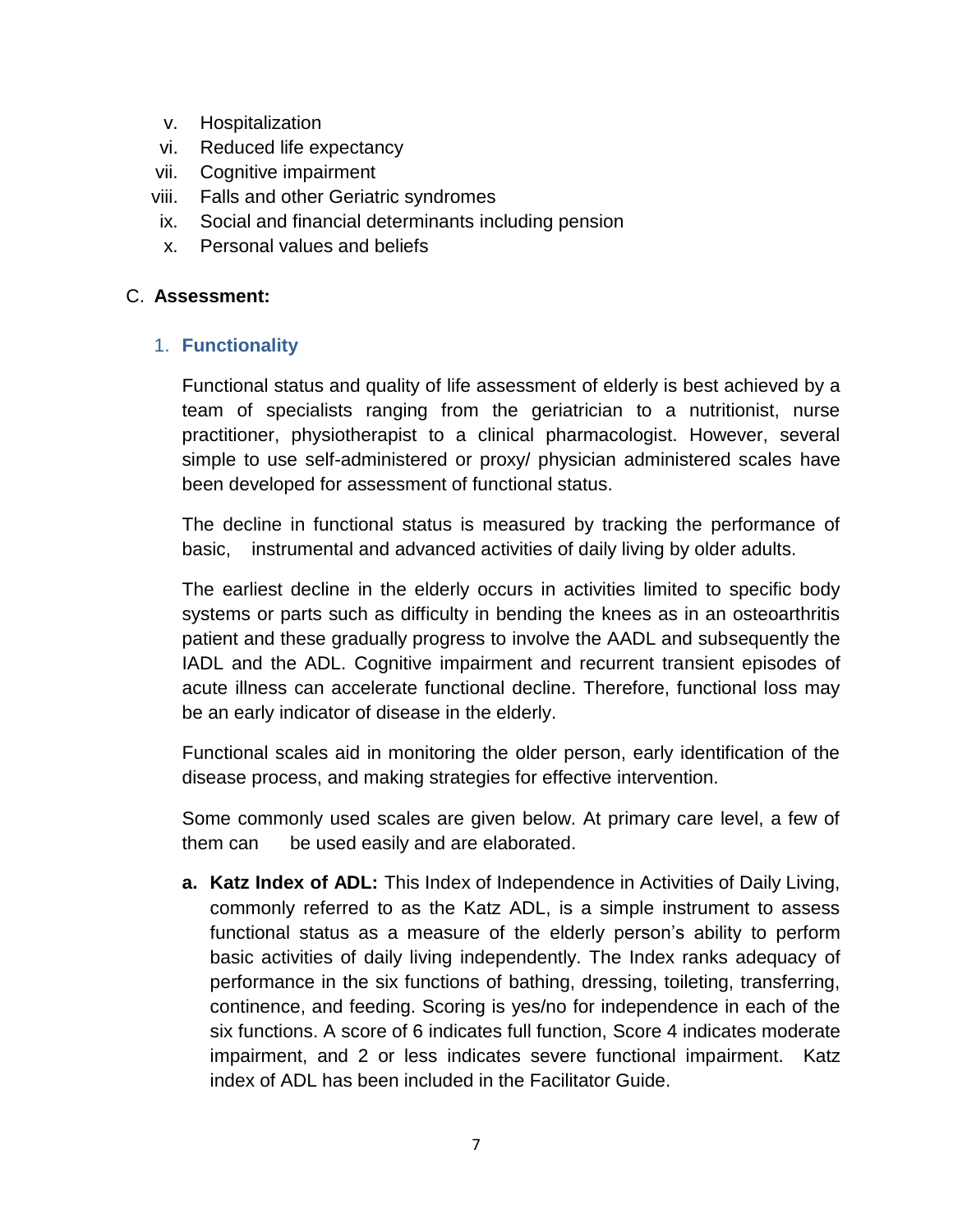**b. Lawton IADL Index:** The Lawton Instrumental Activities of Daily Living Scale (IADL) is an appropriate instrument to assess independent living skills. These skills are considered more complex than the basic activities of daily living as measured by the Katz Index of ADLs. The instrument is most useful for identifying how a person is functioning at the present time, and to identify improvement or deterioration over time. There are eight domains of function measured. Women are scored on all 8 areas; for men, the areas of food preparation, housekeeping, laundering are excluded. Older persons are scored according to their highest level of functioning in that category. A summary score ranges from 0 (low function, dependent) to 8 (high function, independent) for women, and 0 through 5 for men. Lawton IADL Index has been included as annex.

| <b>Activities of Daily Living</b> | Instrumental Activities of<br><b>Daily</b> |
|-----------------------------------|--------------------------------------------|
|                                   | Living                                     |
| <b>Bathing</b>                    | <b>Taking medicines</b>                    |
| Toileting                         | Preparing meals                            |
| Dressing                          | Shopping for grocery                       |
| Grooming                          | Using a telephone                          |
| Transferring                      | Driving and using transport                |
| Feeding                           | <b>Managing finances</b>                   |
|                                   | Housekeeping                               |
|                                   | Laundry                                    |

#### **Table 1: How to assess functional status of a person**

- **c. Timed Up-and-Go Test-** This test is used for assessment of function in elderly living in the community and especially for those with gait instability or falls. The process includes the following:
	- a. For conducting this test you need an armchair, a line drawn 10 feet from the chair, a timer with a second hand or a stopwatch.
	- b. The patient should sit correctly (hips all of the way to the back of the seat) in a stable chair with arm rests.
	- c. The patient should use regular footwear, spectacles, walking aid but is not to be assisted physically.
	- d. The instructions are: Rise from the chair, walk to the line 10 feet away, turn, walk back and sit down again. The patient should walk at the regular pace.
	- e. The patient may rehearse the process once to get familiarized with it.
	- f. During the actual performance, the whole process is timed.
	- g. Normal time is  $<$  10 seconds. Those with  $>$  20 seconds should undergo further evaluation.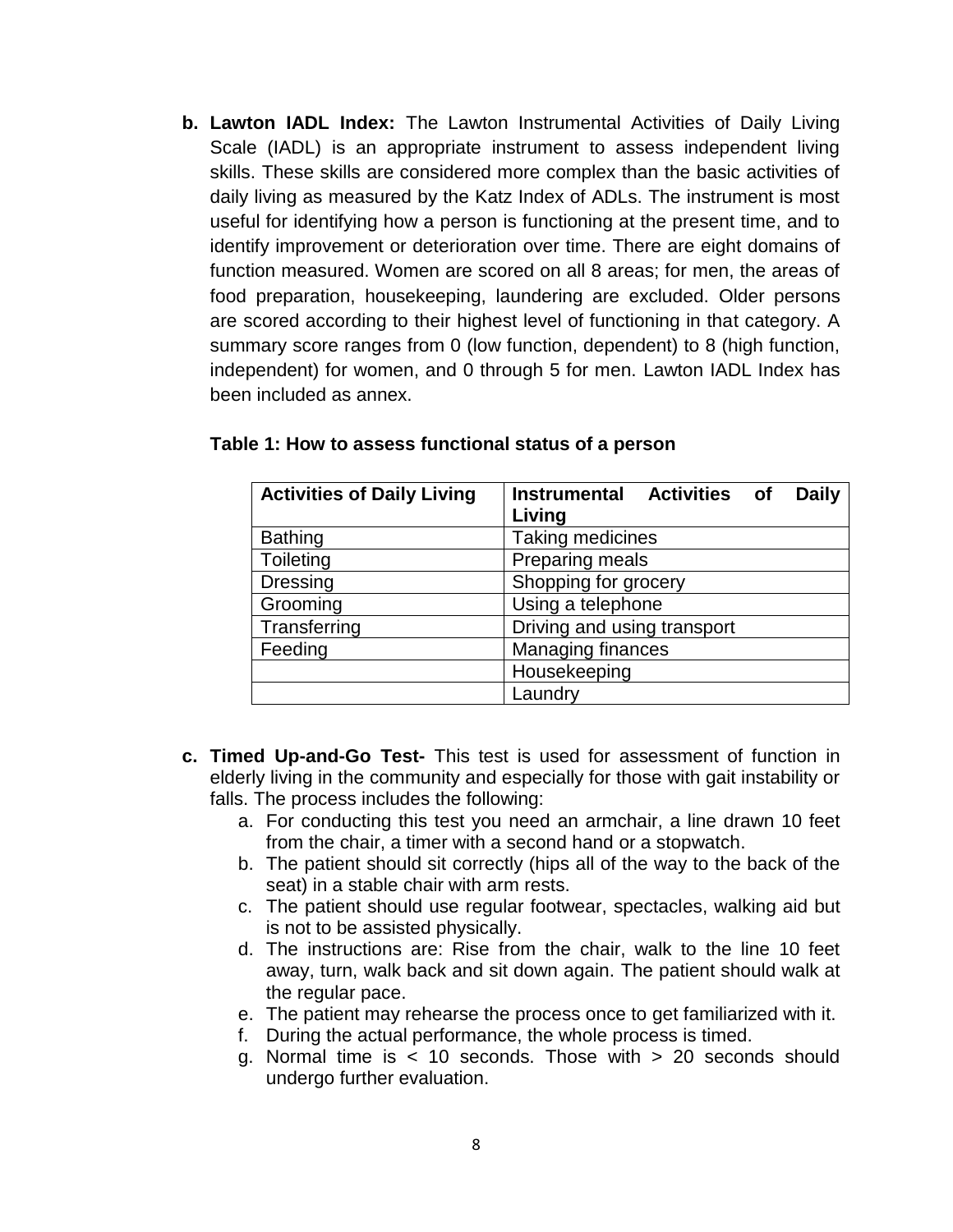Timed Up and Go Test has been attached as annex

# **2. Quality of Life**

a. **WHO QOL-** It is a general quality of life instrument administered through the individual's self-report or through interview. WHO-QOL has been developed cross-culturally and is available in several languages including a Hindi version. The individual's appraisal on the six domains of quality of life and twenty-four facets is covered within each domain. There is a WHOQOL-Bref with one from each of the 24 facets. All items are rated on a five point scale (1-5). WHOQOL (both 100 and Bref) are validated scales but difficult to use in the busy clinical practice set-up unlike the ADL and IADL scales.

| <b>Physical Health</b>      | Fatigue                         |
|-----------------------------|---------------------------------|
|                             | <b>Discomfort</b>               |
|                             | Sleep                           |
| <b>Psychological Health</b> | Appearance                      |
|                             | Feelings: positive and negative |
|                             | Self-esteem                     |
|                             | Cognition                       |
| Independence                | Activities of daily Living      |
|                             | Work capacity                   |
| Social relations            | Personal relationships          |
|                             | <b>Social Support</b>           |
|                             | Sexuality                       |
| Environment                 | Safety                          |
|                             | Accessibility: Health, social   |
|                             | Recreation:                     |
|                             | Pollution, Noise                |
|                             | Transport                       |
| <b>Personal beliefs</b>     | Spiritual, Religious, Other     |

### **Table 2: Broad issues covered in WHOQOL 100:**

**D. Management:** Like diagnosis, management of functional decline and quality of life in the elderly also needs the coordinated action of a multidimensional team.

Table 3 provides the basic principles to be taken by the primary care clinician: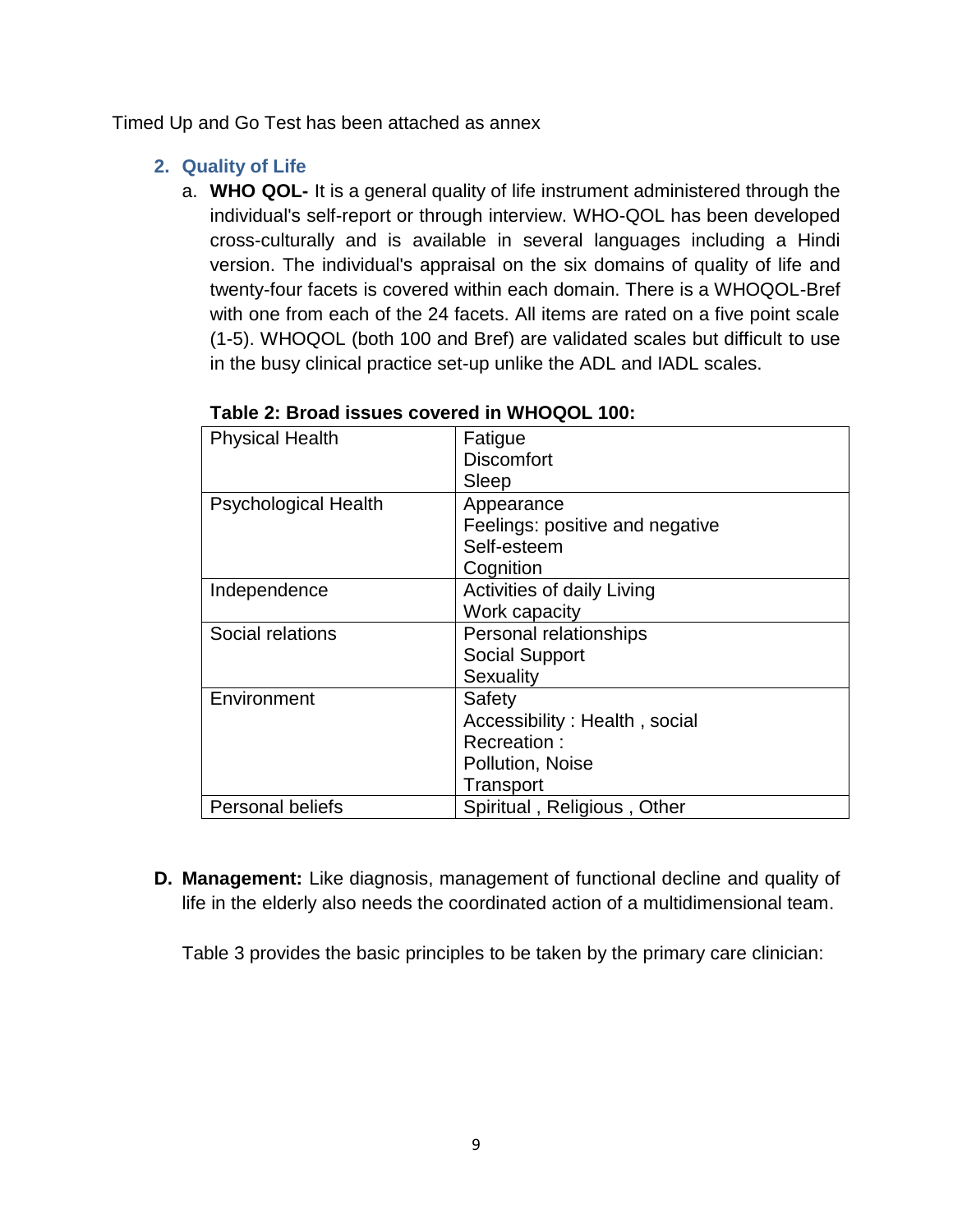# **Table 3: Risks factors or Contributors to poor Quality of Life and functional status**

| 1. Increasing age                                                               | It is a non-modifiable risk factor but as age progresses, the<br>physician must be on the lookout for changes in functional<br>status especially the Advanced Activities of living and IADL as<br>well as general mood of the patient.                                                                                                                                                                                             |
|---------------------------------------------------------------------------------|------------------------------------------------------------------------------------------------------------------------------------------------------------------------------------------------------------------------------------------------------------------------------------------------------------------------------------------------------------------------------------------------------------------------------------|
| 2. Female gender                                                                | The physician must identify important personal, socio-<br>economic and physical factors which may need to be<br>addressed. Especially important is loss of role (decision<br>making and respect) and of spouse. Financial, social,<br>nutritional status as well as physical and psychological abuse<br>and security issues needs to be addressed.                                                                                 |
| 3. Limitations in<br>physical mobility                                          | This can be identified by self-reporting or TUG. Performance<br>testing by six-minute walk test. Encourage physical activity,<br>participation in resistance training and aerobic exercise,<br>balance training. An individualized protocol or group exercise<br>therapy may be considered in the community. Complex cases<br>may need physiotherapist and occupational therapist referral.<br>Yoga and tai chi can be encouraged. |
| 4. Auditory,<br>visual and<br>speech deficits                                   | These require specialist referral for evaluation and correction<br>of the deficit.                                                                                                                                                                                                                                                                                                                                                 |
| 5. Co-morbidities<br>and<br>Polypharmacy                                        | Patients may need a CGA and identify all medical aspects<br>using the principles of rational drug policy, avoidance of<br>polypharmacy, encourage non-pharmacological approaches<br>and focused specialist referral.                                                                                                                                                                                                               |
| 7. Hospitalization                                                              | Identify the reason for hospitalization and start discharge<br>planning at the earliest.                                                                                                                                                                                                                                                                                                                                           |
|                                                                                 | Identify problems directly related to hospital admission like<br>bed sores, catheters, incontinence, immobilization, venous<br>thrombosis delirium and initiate corrective measures.                                                                                                                                                                                                                                               |
|                                                                                 | Use of air mattresses, DVT prophylaxis, appropriate sedation,<br>hydration and nutrition, minimize use of<br>maintenance of<br>catheters and invasive lines, encourage gradual mobilization,<br>and shift to dischargeable condition.                                                                                                                                                                                              |
| Psychosocial<br>8.<br>factors including<br>depression<br>and<br>Substance abuse | Using common geriatric psychiatric assessment scales such<br>as the GDS- short form and basic counseling followed by<br>pharmacotherapy.<br>Complex cases may need psychiatrist referral.                                                                                                                                                                                                                                          |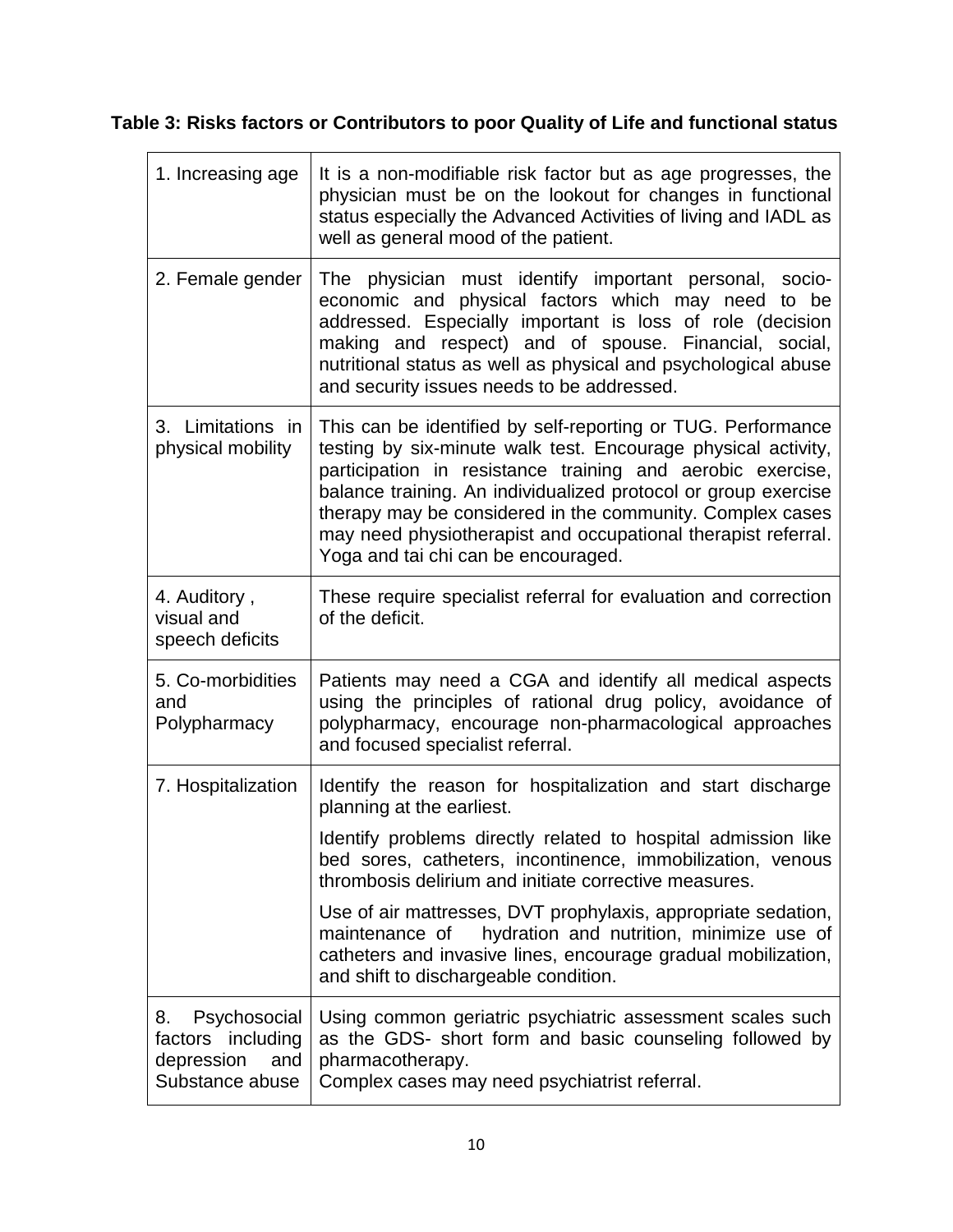| 9. Lower social<br>interactions                                                            | Create elderly communities and other novel approaches may<br>be tried. Reinforce family support. |
|--------------------------------------------------------------------------------------------|--------------------------------------------------------------------------------------------------|
| 10. Obesity, low<br>body weight,<br>Malnutrition,<br>dehydration,<br>Vitamin<br>Deficiency | Provide general dietary advice and refer to a<br>Dietician.                                      |
| 11. Poor lifestyle                                                                         | Encourage lifestyle modification                                                                 |
| 12. Pain                                                                                   | Step-up analgesic therapy through the analgesic ladder.<br>Refer the cases to a pain clinic.     |
| 13. Recurrent<br>transient<br>episodes of<br>disability                                    | Identify and treat the precipitating illness.                                                    |

### **Case scenario:**

- **1.** An elderly male of age 70 years, professional sitar player, develops essential tremors. How would you approach the case?
- **2.** A retired bank employee has stopped going to social functions and participating in his favorite hobby i.e. gardening. How will you approach the case?
- **3.** An elderly female of 65 years admitted to the tertiary hospital with pyrexia of unknown origin is diagnosed on extensive investigation to have a psoas abscessmost likely tubercular in etiology. She is bed-ridden with bilateral lower limb swelling and poor appetite. Kindly suggest the functional improvement plan.

### **Key messages:**

- 1. Functional and Quality of Life assessment in the elderly is a very important component in management planning.
- 2. A primary care physician should be able to evaluate elderly functional status using scales for activities for daily living / IADL / AADL.
- 3. The quality of life is an important aspect in the life of elderly patients and has to be accorded high priority. Hence, the wishes of older adults with respect to treatment options must be respected.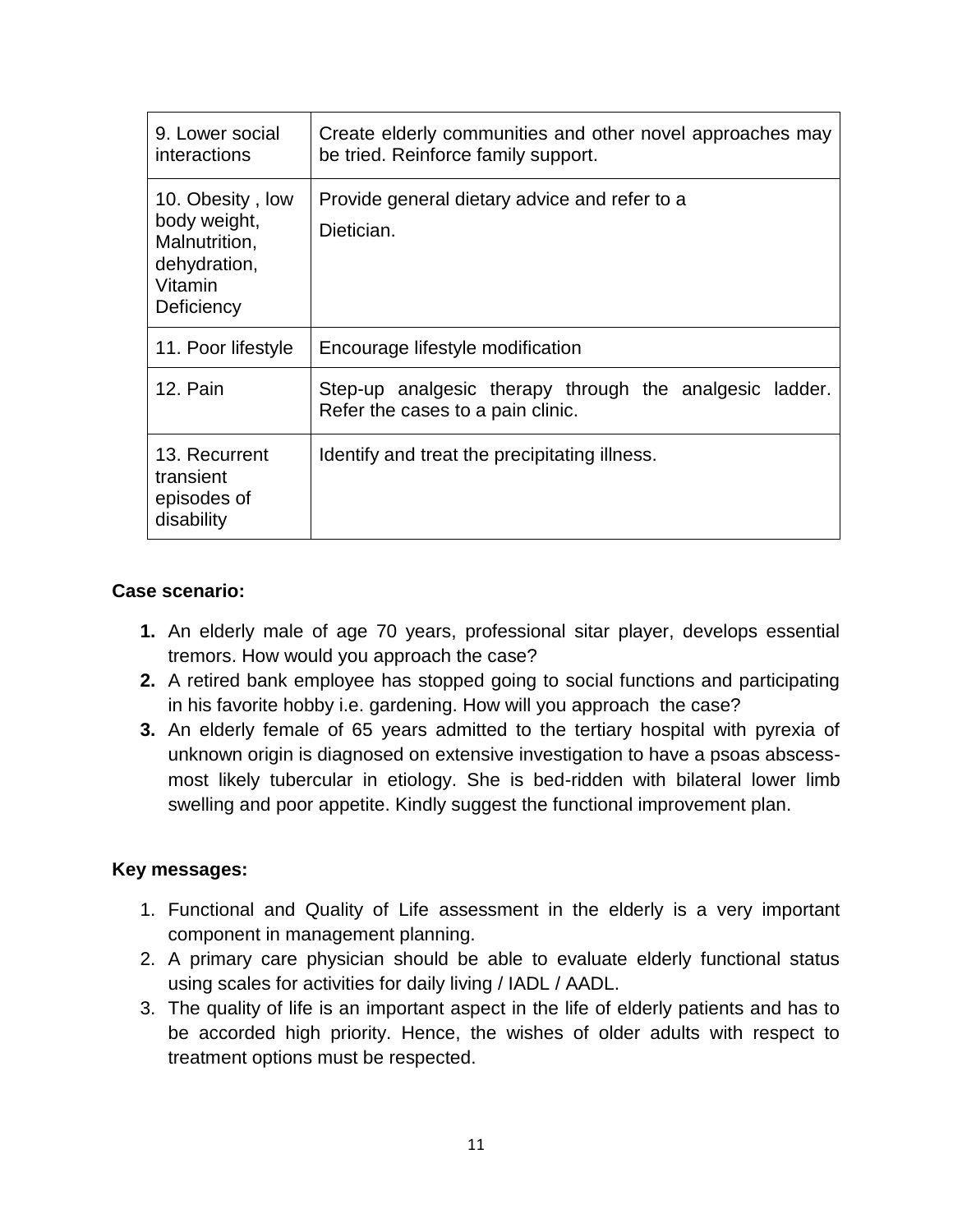4. The management of an elderly patient must be carried out by a team of different specialists but basic components of all care must be within the domain of primary care physician.

### **Summary:**

The importance of functional assessment cannot be underestimated in the elderly in whom attainment and maintenance of good functional status is often more relevant than simple treatment of a disease. Several well validated scales are available to gauge functionality and quality of life in an older adult. The primary care physician should be aware of the simpler scales and questions in routine practice to track the course of an older patient. Further, the management plan should involve multi-dimensional interventions and the help of specialists and involvement of family members as well as social support as needed.

### **Further reading:**

- 1. WHO, 2001.<http://www3.who.int/icf/icftemplate.cfm>
- 2. Wilson IB, Cleary PD. Linking clinical variables with health-related quality of life. A conceptual model of patient outcomes. JAMA 1995; 273: 59-65.
- 3. Farquhar M. Elderly people's definition of quality of life. Soc Sci Med 1995; 41: 1439-46.
- 4. Rowe JW, Kahn RL. Successful aging. New York, NY: Random House (Pantheon). 1998.
- 5. Greve W, Staudinger UM. Resilience in later adulthood and old age: resources and potentials for successful aging. In Cicchetti D, Cohen A (Eds). Developmental psychopathology Vol 3. . 2<sup>nd</sup> Ed. New York, NY: Wiley. 796-840.
- 6. Current Diagnosis & Treatment Geriatrics. 2<sup>nd</sup> edition. Williams BA, Chang A, et al. McGraw Hill-Lange (2014).
- 7. Brocklehurst's Textbook of Geriatric Medicine and Gerontology. 8<sup>th</sup> edition. Fillit HM, Rockwood K, Young JB. Elsevier (2016).
- 8. Mahoney FI, Barthel D. Functional evaluation: the Barthel Index. Maryland State Medical Journal 1965;14:56-61
- 9. Katz S, Down TD, Cash HR, Grotz RC. Progress in the development of the index of ADL. The Gerontologist 1970;10(1): 20-30
- 10.Katz S. Assessing self-maintenance: Activities of daily living, mobility and instrumental activities of daily living. JAGS 1983; 31(12): 721-726
- 11.Lawton MP, Brody EM. Assessment of older people: Self-maintaining and instrumental activities of daily living. The Gerontologist 1969; 9(3): 179-186
- 12.Bohannon RW. Reference values for the Timed Up and Go Test: A Descriptive Meta-Analysis. Journal of Geriatric Physical Therapy 2006;29(2):64-8